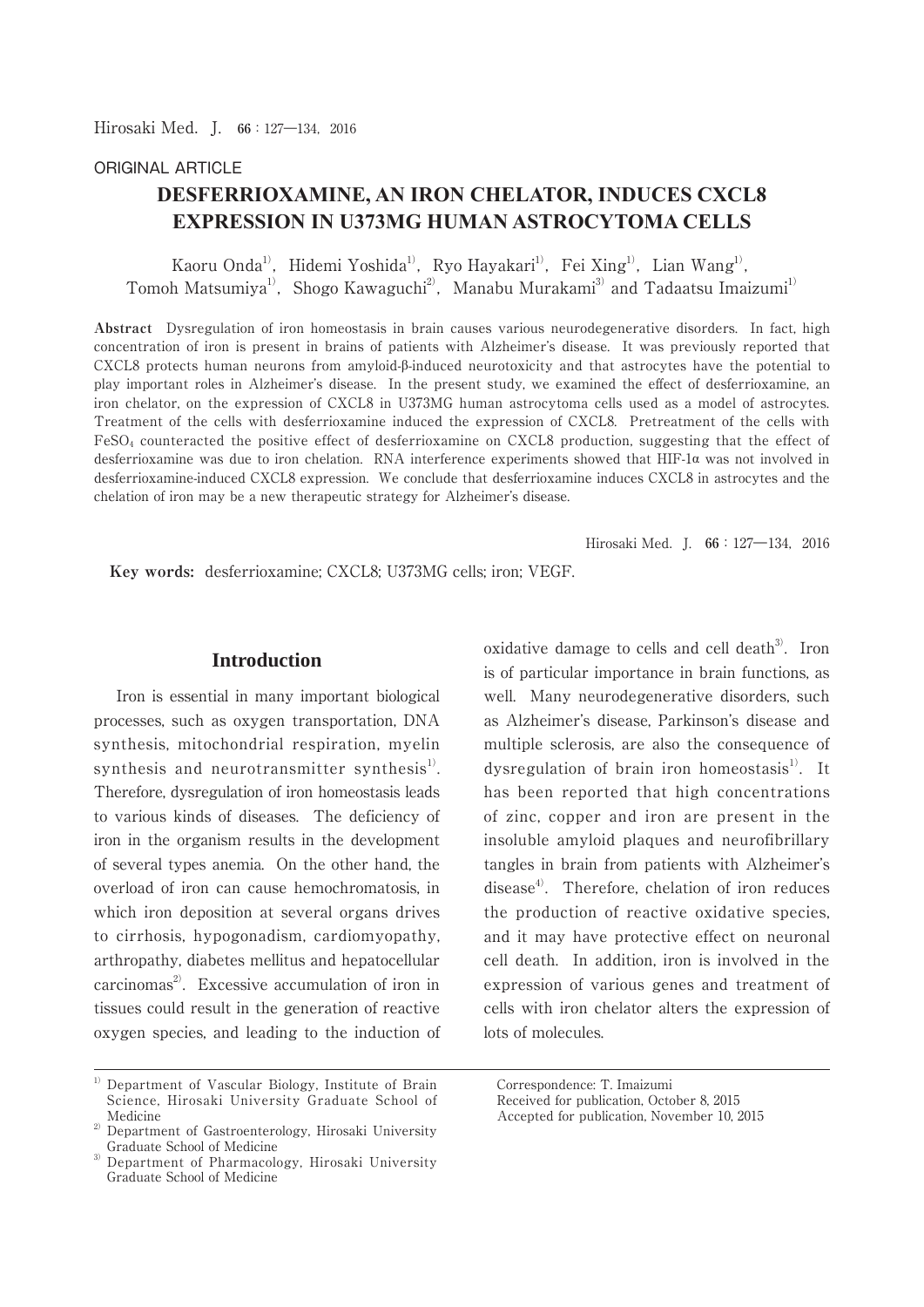CXCL8 is a chemokine which is known to induce chemotaxis of neutrophils, and plays a vital role in infectious diseases in central nervous system.

 In addition to its chemotactic activities, CXCL8 is involved in multiple physiological and pathological reactions. CXCL8 plays a role in neuronal electrical activity, neurotransmitter release, synaptic plasticity, and also in the pathogenesis of multiple sclerosis and ischemic brain injury<sup>5)</sup>. It was previously reported that CXCL8 protected human neurons from amyloid-β-induced neurotoxicity by increasing neuronal brain-derived neurotrophic factor $6$ . Therefore, there is a possibility that CXCL8 and its receptors play a protective role in the pathogenesis of Alzheimer's disease.

 Astrocytes are specialized glial cells that outnumber neurons by over five-fold. Reactive astrogliosis has the potential to play either primary or contributing roles in central nervous system disorders<sup>7)</sup>. It is well known that inflammatory cytokines such as tumor-necrosis factor-α and interleukin-β induce the expression of CXCL8 in cultured human astrocytes $8$ . In a previous study, we found that an iron chelator desferrioxamine, also named as deferoxamine, inhibited the expression of CXCL10 induced by Toll-like receptor 3 activation in U373MG astrocytoma cells $^{9)}$ . However, the effect of iron chelation on CXCL8 expression in astrocytes is not known. This study was undertaken to examine the effect of desferrioxamine on the expression of CXCL8 in U373MG cells.

#### **Materials and methods**

#### **Reagents**

 Dulbecco's modified Eagle medium (DMEM), Lipofectamine RNAi MAX, dNTP and M-MLV reverse transcriptase were obtained from Invitrogen (Frederick, MD, USA). Desferrioxamine was from Sigma (St Louis, MA, USA). Ferrous sulfate  $(FeSO_4)$  was from Wako (Osaka, Japan). Short interfering RNA (siRNA) against hypoxia-inducible factor-1α (HIF-1α) and control nonsilensing siRNA were from Qiagen (Hilden, Germany). SsoFast EvaGreen Supermix were provided by Bio-Rad (Herculus, CA, USA). Oligonucleotide primers for polymerase chain reaction (PCR) were purchased from Greiner Japan (Atsugi, Japan). An enzyme-linked immunosorbent assay (ELISA) kit for CXCL8 was obtained from R&D systems (Minneapolis, MN, USA).

#### **Cell culture**

 U373MG human astrocytoma cells (ECACC No. 89081403) were purchased from European Collection of Cell Cultures and cultured using DMEM supplemented with 10% fetal bovine serum as previously described $10$ . It was previously confirmed that U373MG cells have characteristics of astrocytes $^{11}$ .

 In order to examine the effect of desferrioxamine, we treated U373MG cells with up to 100 µM desferrioxamine and cultured for up to 45 h. In the experiments using  $FeSO<sub>4</sub>$ , the cells were pretreated with 200  $\mu$ M FeSO<sub>4</sub> for 24 h before being treated with 100 µM desferroxamine. In RNA interference experiments, the cells were transfected with siRNA against HIF-1α or control siRNA according to the manufacturer's protocol. After 48 h incubation, the cells were treated with 100 µM desferrioxamine.

## **Quantitative real-time reverse transcription (RT)- PCR analysis**

 Total RNA was extracted from the cells after the incubation. Subsequently, synthesis of single-strand cDNA was performed using M-MLV reverse transcriptase. The cDNA was then used as a PCR template. The expression levels of CXCL8 mRNA, vascular endothelial growth factor (VEGF) mRNA and 18S rRNA were determined with a real-time RT-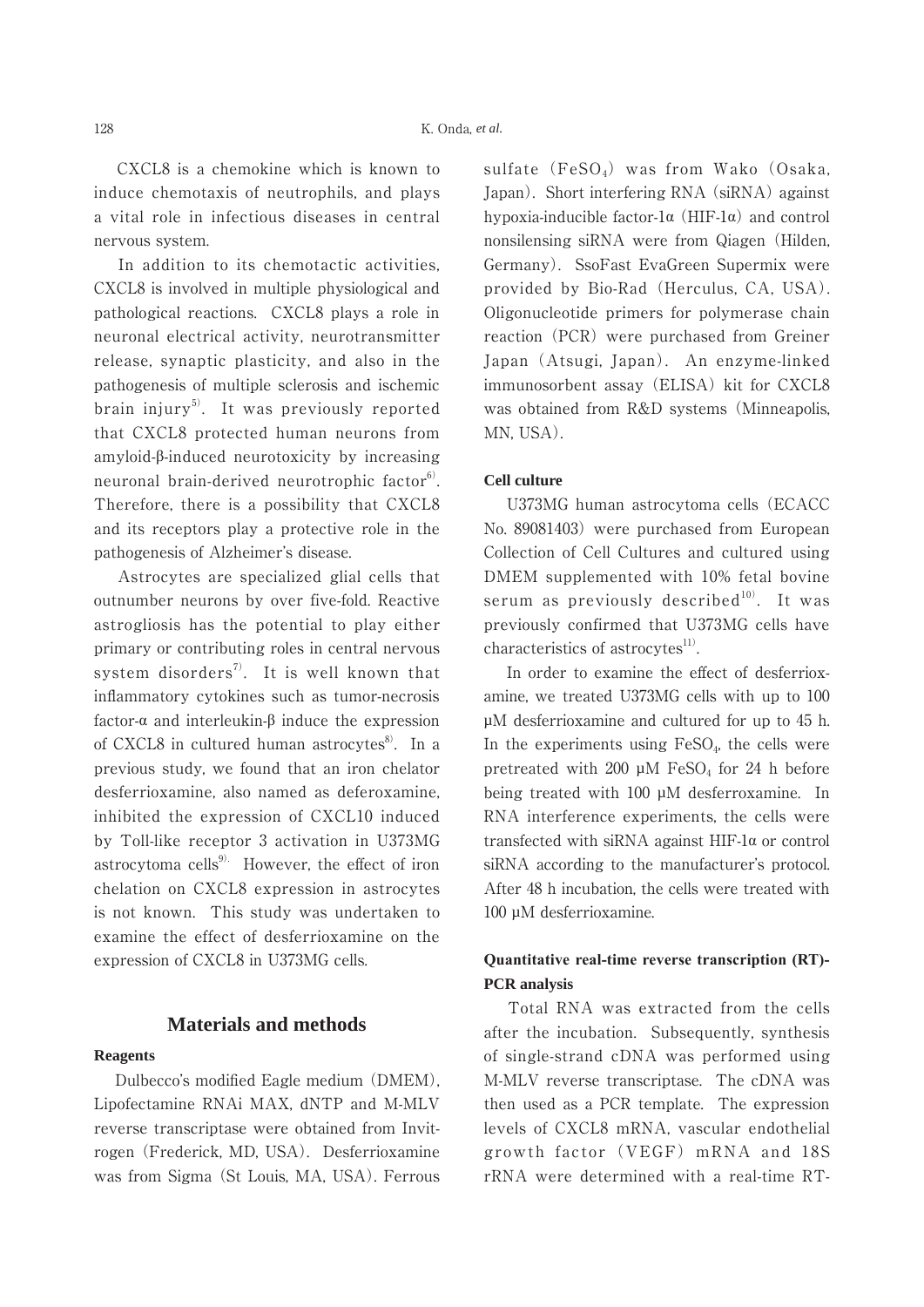| cDNA        | sequences                           |
|-------------|-------------------------------------|
| CXCL8       | F: 5'-AGGAGTGCTAAAGAACTTCGA -3'.    |
|             | R: 5'-TGAATTCTCAGCCCTCTTCAA-3',     |
| <b>VEGF</b> | F: 5'-TGGAGTGTGTGCCCACTGAG-3'       |
|             | R: 5'- TGCATTCACATTTGTTGTGCTGTAG-3' |
| 18S rRNA    | F: 5'-ACTCAACACGGGAAACCTCA-3'       |
|             | R: 5' -AACCAGACAAATCGCTCCAC-3'      |

**Table 1** Primers used for real-time PCR analyses

PCR system using SsoAdvanced SYBR Green Supermix. The primers used in the present study are shown in Table 1.

#### **ELISA for CXCL8**

 After the incubation, cell-conditioned medium was collected and centrifuged. We quantified the concentration of CXCL8 in the supernatant with an ELISA kit according to the manufacturer's protocol.

#### **Statistics**

 The results of real-time RT-PCR and ELISA are expressed as means +/- SD. Data was analyzed by *t*-test, and differences were considered significant at  $p < 0.05$ .

### **Results**

## **Desferrioxamine induces the expression of CXCL8 in U373MG astrocytoma cells**

 U373MG cells were treated with 50 or 100 µM desferrioxamine, incubated for 20 h, and the expression of CXCL8 was evaluated. Expression of VEGF was examined as a positive control. A certain amount of CXCL8 mRNA and protein was expressed in U373MG cells under resting condition. Treatment of the cells with desferrioxamine significantly increased the expression of CXCL8 mRNA, as well as that of VEGF mRNA, in a concentration-dependent manner (Fig. 1A). The level of CXCL8 protein in the conditioned medium was increased by treatment of cells with 100 μM desferrioxamine (Fig. 1B).

 CXCL8 mRNA began to increase 4 h after treatment with desferrioxamine, reached maximal level at 24 h and decreased thereafter (Fig. 1C). On the other hand, the concentration of CXCL8 protein in the medium from desferrioxamine-treated cells was significantly higher than that from untreated cells at 24 or 45 h (Fig. 1D).

## **FeSO4 counteracted the effect of desferrioxamine on the expression of CXCL8**

Next, we examined the effect of  $FeSO<sub>4</sub>$  on the effect of desferrioxamine.

 None of the expression levels for CXCL8 mRNA, CXCL8 protein or VEGF mRNA was affected by treatment of U373MG cells with 200  $\mu$ M FeSO<sub>4</sub> alone (Fig. 2). However, pretreatment of cells with  $FeSO<sub>4</sub>$  for 24 h significantly counteracted the desferrioxamineinduced increase of CXCL8 mRNA, CXCL8 protein and VEGF mRNA (Fig. 2).

## **HIF-1α is not involved in the upregulation of CXCL8 induced by desferrioxamine**

 Transfection of cells with siRNA against HIF-1 $\alpha$  significantly inhibited the expression of HIF-1 $\alpha$  mRNA (Fig. 3, upper panel). Although knockdown of HIF-1α resulted in partial inhibition of VEGF expression induced by desferrioxamine (Fig. 3, lower panel), induction of CXCL8 mRNA was not affected (Fig. 3, middle panel).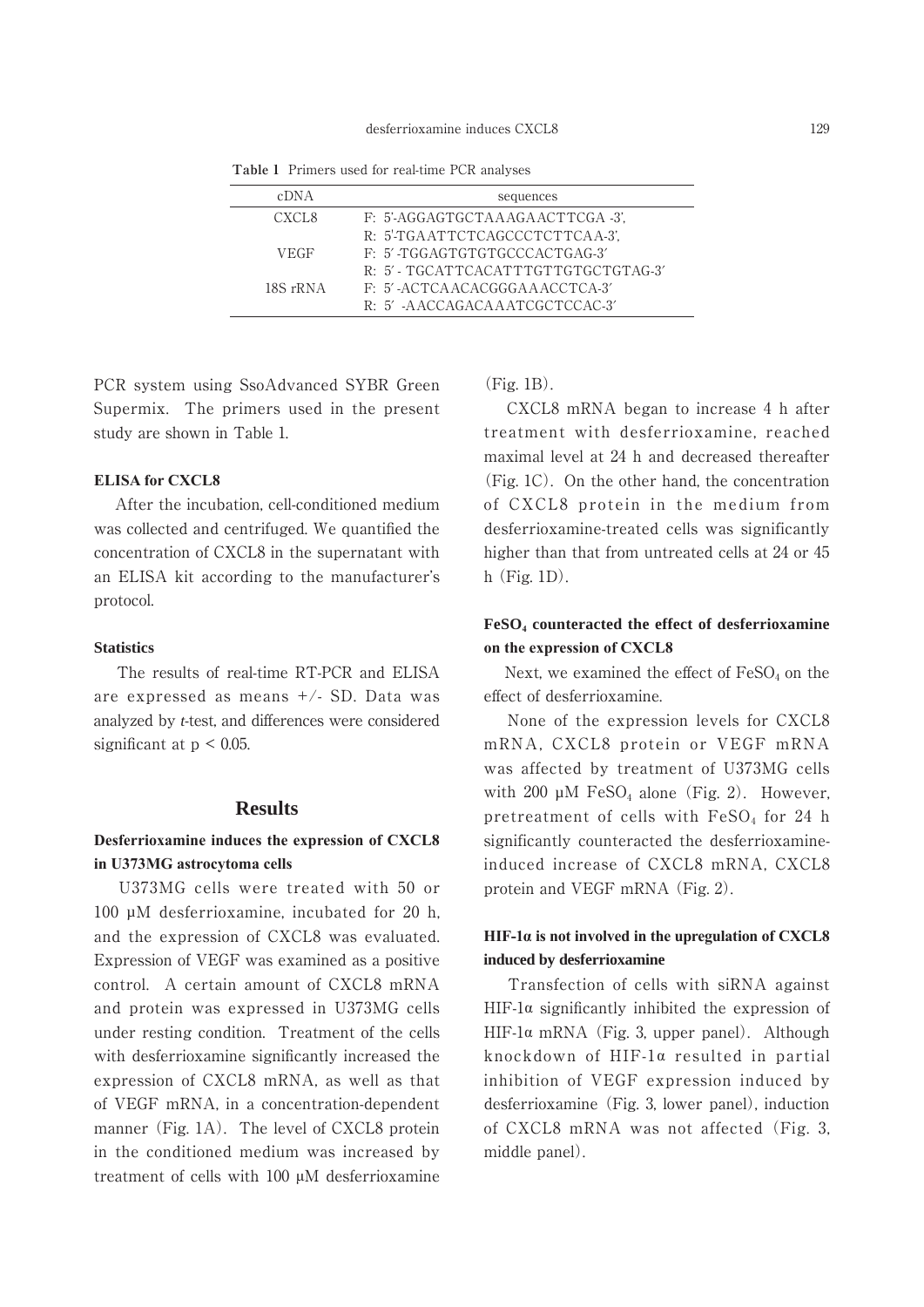

**Fig.1**  Treatment of U373MG human astrocytoma cells with desferrioxamine induced CXCL8 and VEGF in concentration- and time-dependent manners.

 (A) The cells were treated with 50 or 100 μM desferrioxamine and cultured for 20 h. Total RNA was extracted from the cells after the incubation, and cDNA was synthesized from the total RNA. The cDNA for CXCL8, VEGF or 18S was amplified and analysed by quantitative real-time PCR ( $*p < 0.01$ ,  $*p < 0.05$ , n=3). (B) The cells were treated with desferrioxamine as in (A), and the cell-conditioned medium was collected. The concentration of CXCL8 in the medium was measured using an ELISA kit ( $p < 0.01$ , n=3). (C) The cells were treated with 100 μM desferrioxamine and cultured for up to 45 h. The expression of mRNA for CXCL8 was examined by quantitative real-time PCR analysis. (D) The cells were treated and cultured as in (C), and the level of CXCL8 protein in the conditioned medium was measured by an ELISA ( $*p < 0.01$ ,  $*p < 0.05$ , compared with the cells without desferrioxamine treatment, n=3).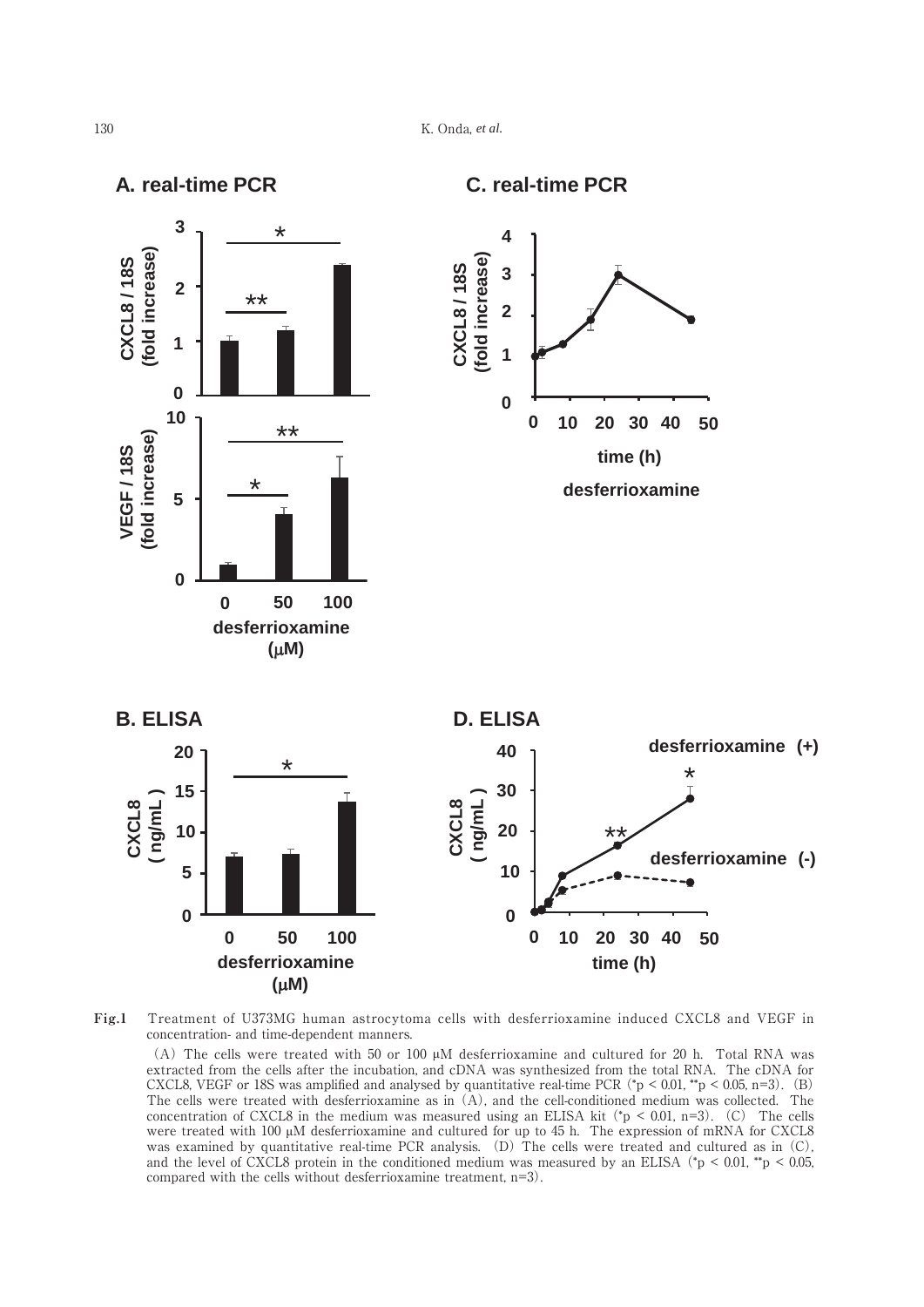## **A. real-time PCR**



**B. ELISA**



Fig.2 FeSO<sub>4</sub> counteracted the inducible effect of desferrioxamine on the expression of CXCL8 and VEGF.

The cells were pretreated with 200  $\mu$ M FeSO<sub>4</sub> for 24 h before being treated with 100 µM desferrioxamine for an additional 20 h. Realtime RT-PCR analysis (A) and ELISA (B) were performed as in Fig. 1 ( $^*p$  < 0.01,  $^*p$  < 0.05,  $n=3$ ).

**real-time PCR**



**Fig.3**  HIF-1α is not involved in the induction of CXCL8 induced by desferrioxamine.

The cells were transfected with siRNA against HIF-1α or control siRNA. After 48 h incubation, the cells were treated with  $100 \mu M$ desferrioxamine for an additional 20 h. Then the cells were subjected to real-time RT-PCR analysis as in Fig. 1 ( $\gamma$   $> 0.01$ ,  $\gamma$ <sup>\*</sup>p  $< 0.05$ , NS; not  $\text{significant, } n=3$ ).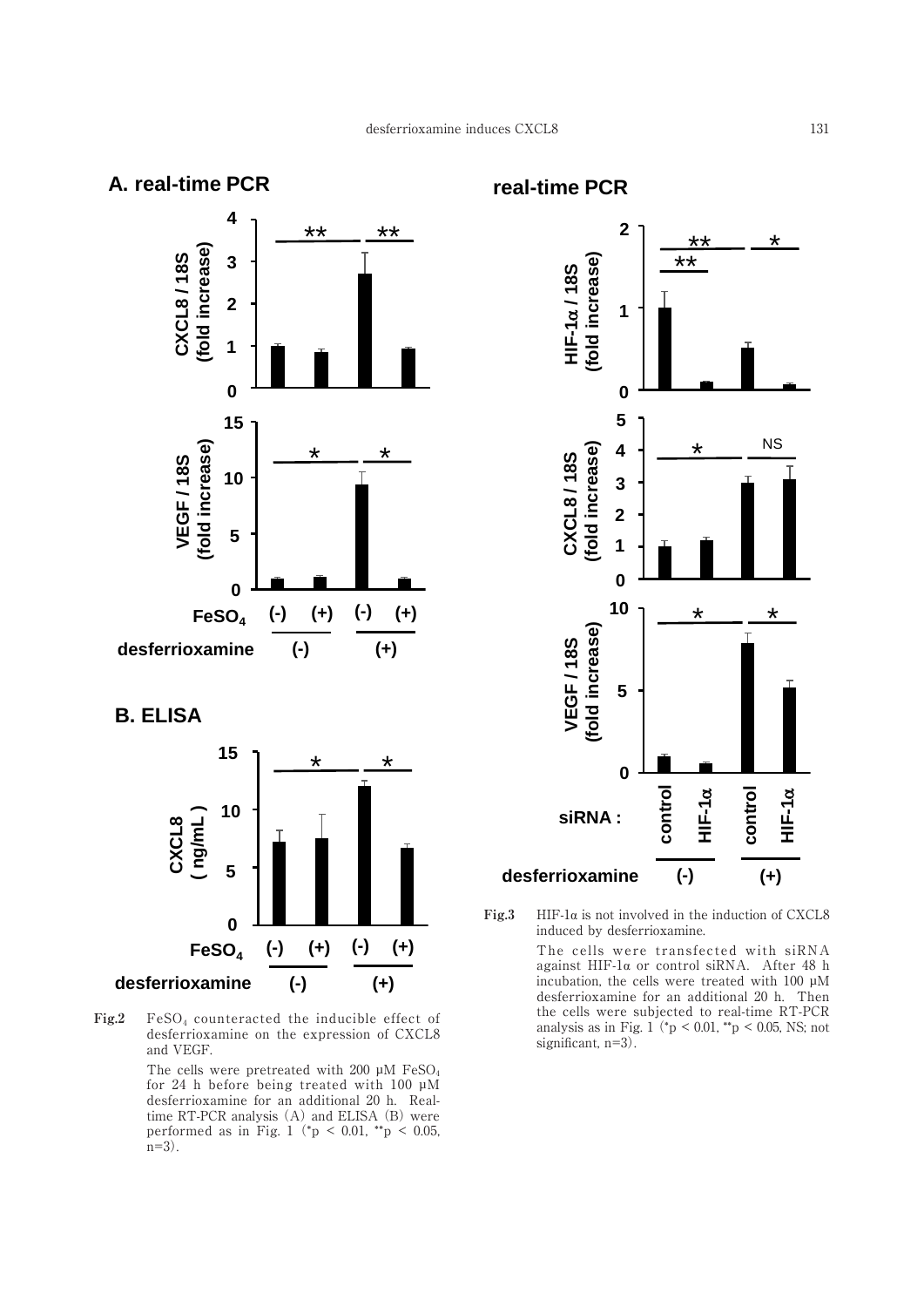

## **desferrioxamine**

**Fig.4**  Supposed model of CXCL8 expression induced by desferrioxamine in astrocytes. When astrocytes are treated with desferrioxamine, iron (Fe) is chelated. Iron chelation leads to VEGF expression via activation of HIF-1α, and VEGF secreted from astrocytes may induce endothelial growth. On the other hand, iron-chelation results in CXCL8 expression via unknown mechanisms which is independent on HIF-1α pathway. CXCL8 secreted from astrocytes may have protective effects on neurons.

#### **Discussion Figure 4. Onda et al.**

 It has been reported that chelation of iron induces the expression of CXCL8 in human mast cell-derived HMC-1 cells<sup>12)</sup>, human intestinal epithelial cells<sup>13)</sup> and oral keratinocytes<sup>14)</sup>. In the present study, we demonstrated that treatment of U373MG astrocytoma cells with desferrioxamine induced the expression of CXCL8, as well as VEGF used as a positive control. We also found that the effect of desferrioxamine on the expression of CXCL8 and VEGF was almost completely abrogated by pretreatment of cells with FeSO4. This

confirmed that the effect of desferrioxamine was due to iron chelation.

 HIF-1α is a transcriptional factor that functions as a master regulator of the adaptive response to hypoxia, and HIF-1α can be also activated by desferrioxamine<sup>15)</sup>. In the present study, knockdown of HIF-1α decreased the expression of VEGF mRNA, but not of CXCL8 mRNA, induced by desferrioxamine. This suggests that HIF-1α is involved in VEGF mRNA expression induced by desferrioxamine, while desferrioxamine induces CXCL8 in a HIF-1 $\alpha$ -independent manner (Fig. 4). It has been reported that desferrioxamine activates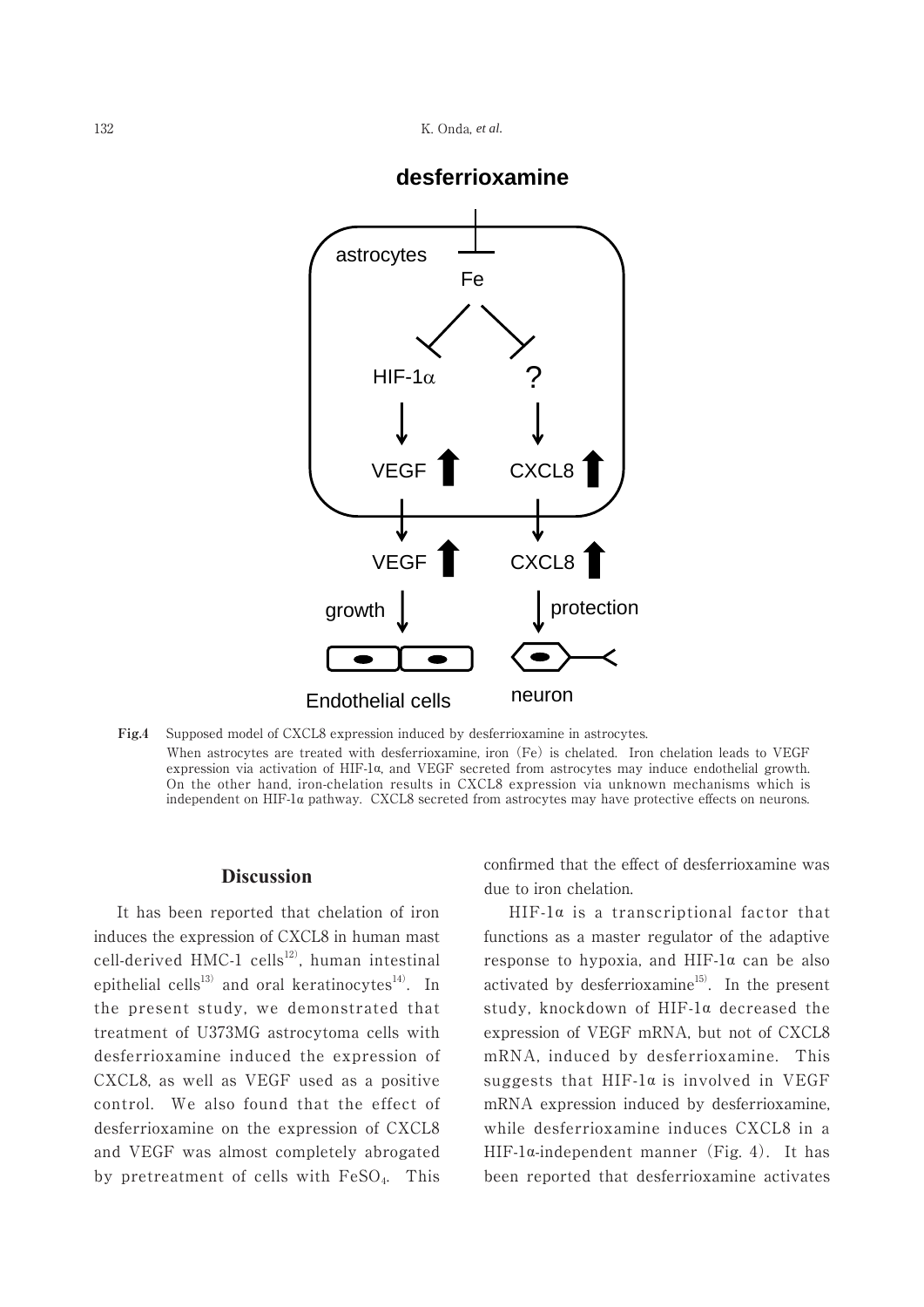NF- $\kappa$ B<sup>16)</sup> and p38 MAPK<sup>17)</sup>. In an experimental animal model, intranasal desferrioxamine attenuates synapse loss via up-regulating the p38 in experimental animals $17$ . Therefore, we examined if NF-κB or p38 MAPK is involved in desferrioxamine-induced CXCL8 expression in U373MG cells. However, knockdown of NF-κB p65 did not affect the CXCL8 expression induced by desferrioxamine, and treatment of cells with desferrioxamine did not induce the phosphorylation of p38 MAPK (data not shown). The mechanisms by which desferrioxamine induced CXCL8 expression have not been clarified in the present study, and it should be investigated in future studies.

 CXCL8 was reported to have an activity to protect neurons from amyloid-β-induced neurotoxicity $^{6)}$ , and in the present study, we found that desferrioxamine treatment of U373MG cells increased the expression of CXCL8. Therefore, iron chelation may be helpful to prevent amyloid-β-induced neurotoxicity in Alzheimer's disease at least partly via inducing CXCL8 in addition to via reducing oxidative stress. Crapper McLachlan and colleagues $^{18)}$ showed a substantial reduction in the rate of deterioration of daily living skills in 48 patients with Alzheimer's disease who were given desferrioxamine when compared with patients with Alzheimer's disease given placebo. Despite such positive results, no other clinical studies of desferrioxmaine have been reported because desferrioxamine has harmful side effects such as dysfunctions of liver and kidney  $\frac{1}{1}$ . A previous study reported that intranasal desferrioxamine attenuates synapse loss in the brain of amyloid-β precursor protein and presenilin-1 double transgenic mice used as an animal model of Alzheimer's disease $17$ <sup>7</sup>. Development of some stratagies to chelate iron with less side effects may lead to a new therapeutic approach to Alzheimer's disease.

#### **Acknowledgments**

 The work was supported by a Hirosaki University Institutuinal Research Grant, a Priority Research Grant for Young Scientists Designated by the President of Hirosaki University, a Grant for the Special Project of Three Northern Tohoku Universities, and a Grant from Osaka Kisoigaku Kenkyu Shoreikai. The authors thank Kumiko Munakata, Michiko Nakata and Ayano Ono for their help.

### **References**

- 1)Ward RJ, Zucca FA, Duyn JH, Crichton RR, Zecca L. The role of iron in brain aging and neurodegenerative disorders. Lancet Neurol. 2014;13:1045-1060.
- 2)Silva B, Faustino P. An overview of molecular basis of iron metabolism regulation and the associated pathologies. Biochim Biophys Acta 2015;1852:1347-1359.
- 3)Kruszewski M. Labile iron pool: the main determinant of cellular response to oxidative stress. Mutat Res. 2003;531:81-92.
- 4)Roberts BR, Ryan TM, Bush AI, Masters CL, Duce JA. The role of metallobiology and amyloidb-peptides in Alzheimer's disease. J Neurochem. 2012;120:149-166.
- 5)Semple BD, Kossmann TK, Morganti-Kossmann MC. Role of chemokines in CNS health and pathology: a focus on the CCL2/CCRs and CXCL8/CXCR2 networks. J Cereb Blood Flow Metab. 2010;30:459-473.
- 6)Ashutosh, Kou W, Cotter R, Borgmann K, Wu L, Persidski R, Sakhuja N, Ghorpade A. CXCL8 protects human nerurons from amyloid-b-induced neurotoxity: Relevance to Alzheimer's disease. Biochem Biophys Res Commun. 2011;412:565-571.
- 7)Sofroniew MV, Vinters HV. Astrocytes: biology and pathology. Acta Neuropathol. 2010;119:7-35.
- 8)Choi SS, Lee HJ, Lim I, Satoh J, Kim SU. Human astrocytes: secretome profiles of cytokines and chemokines. PLoS ONE 2014;9:e92325.